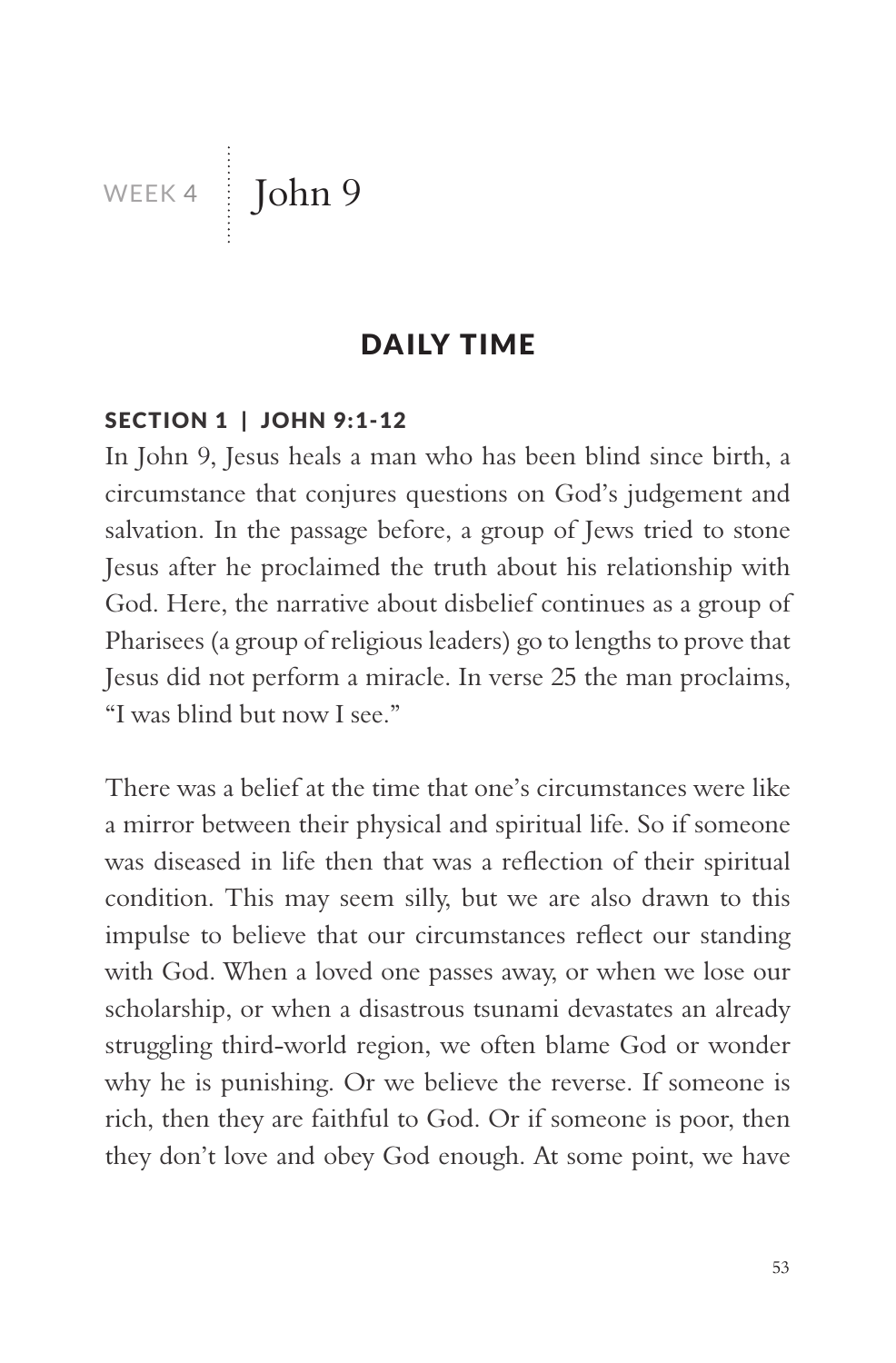all adopted this mindset and it can be difficult to shake. In this passage, we learn how Jesus responds.

 $1$ As he went along, he saw a man blind from birth.  $2$  His disciples asked him, "Rabbi, who sinned, this man or his parents, that he was born blind?"

<sup>3</sup> "Neither this man nor his parents sinned," said Jesus, "but this happened so that the works of God might be displayed in him. 4 As long as it is day, we must do the works of him who sent me. Night is coming, when no one can work.<sup>5</sup> While I am in the world, I am the light of the world."

6 After saying this, he spit on the ground, made some mud with the saliva, and put it on the man's eyes. <sup>7</sup> "Go," he told him, "wash in the Pool of Siloam" (this word means "Sent"). So the man went and washed, and came home seeing.

<sup>8</sup>His neighbors and those who had formerly seen him begging asked, "Isn't this the same man who used to sit and beg?" 9 Some claimed that he was.

Others said, "No, he only looks like him."

But he himself insisted, "I am the man."

<sup>10</sup> "How then were your eyes opened?" they asked.

<sup>11</sup> He replied, "The man they call Jesus made some mud and put it on my eyes. He told me to go to Siloam and wash. So I went and washed, and then I could see."

<sup>12</sup> "Where is this man?" they asked him.

"I don't know," he said.

Are there moments in your life that you have blamed God for your circumstances? What were they?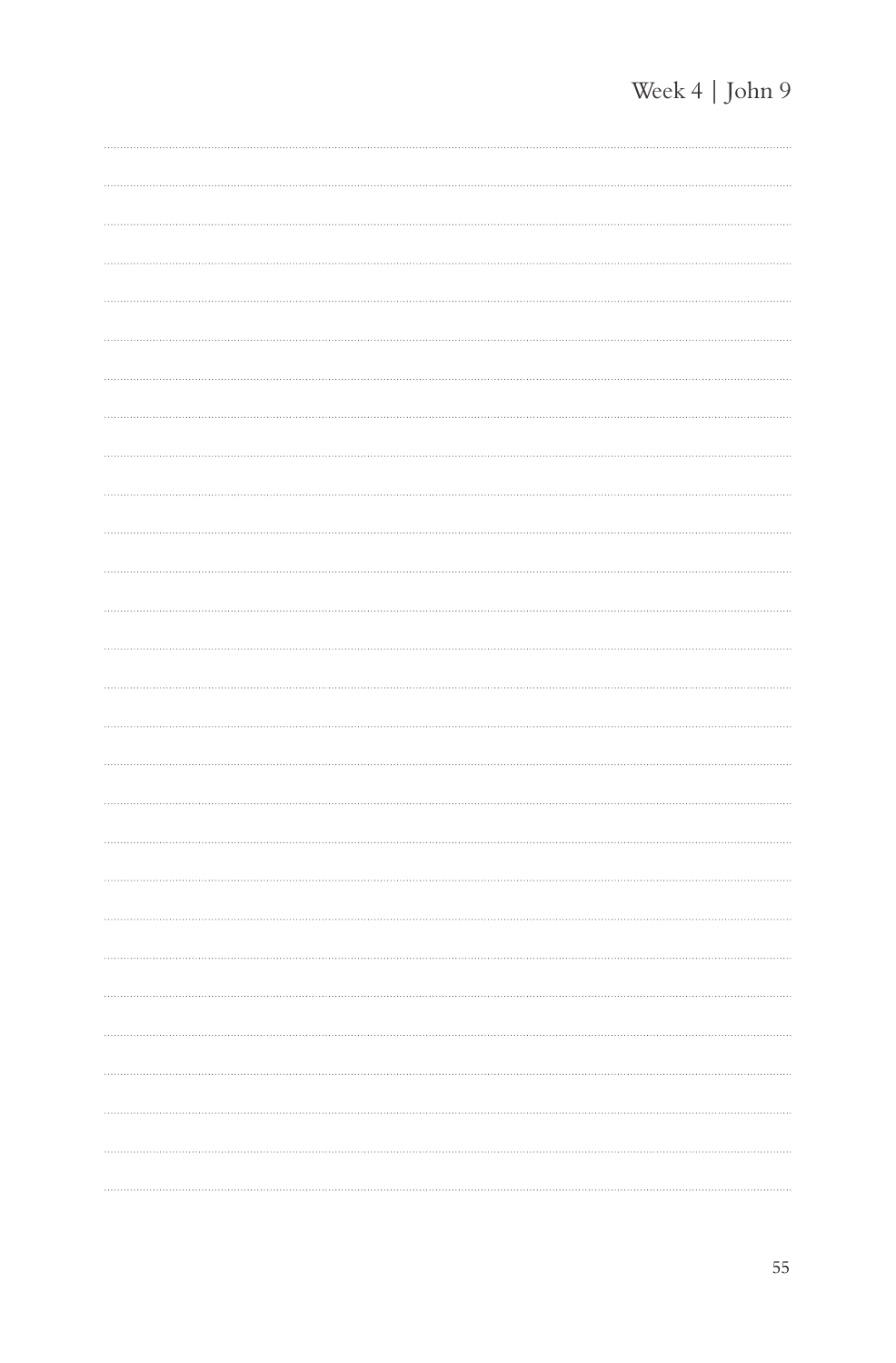Do you ever think or feel like your standing with God is impacted by your sin or obedience? Can sin or disobedience affect our relationship with God?

### SECTION 2 | JOHN 9:13-34

Imagine that each day as you walk to class you pass a blind man with a cardboard sign. You see him day after day. Then you heard a preacher walked up to him and put his hands on the man's eyes. When you are walking back from class, you see the man again and he can see! Before reading today's scripture, reflect upon how you would react to this scene. How would you react? Would you believe it? Or would you struggle to believe it and try to explain it away?

 $13$  They brought to the Pharisees the man who had been blind.  $14$  Now the day on which Jesus had made the mud and opened the man's eyes was a Sabbath. 15 Therefore the Pharisees also asked him how he had received his sight. "He put mud on my eyes," the man replied, "and I washed, and now I see."

<sup>16</sup> Some of the Pharisees said, "This man is not from God, for he does not keep the Sabbath."

But others asked, "How can a sinner perform such signs?" So they were divided.

<sup>17</sup> Then they turned again to the blind man, "What have you to say about him? It was your eyes he opened."

The man replied, "He is a prophet."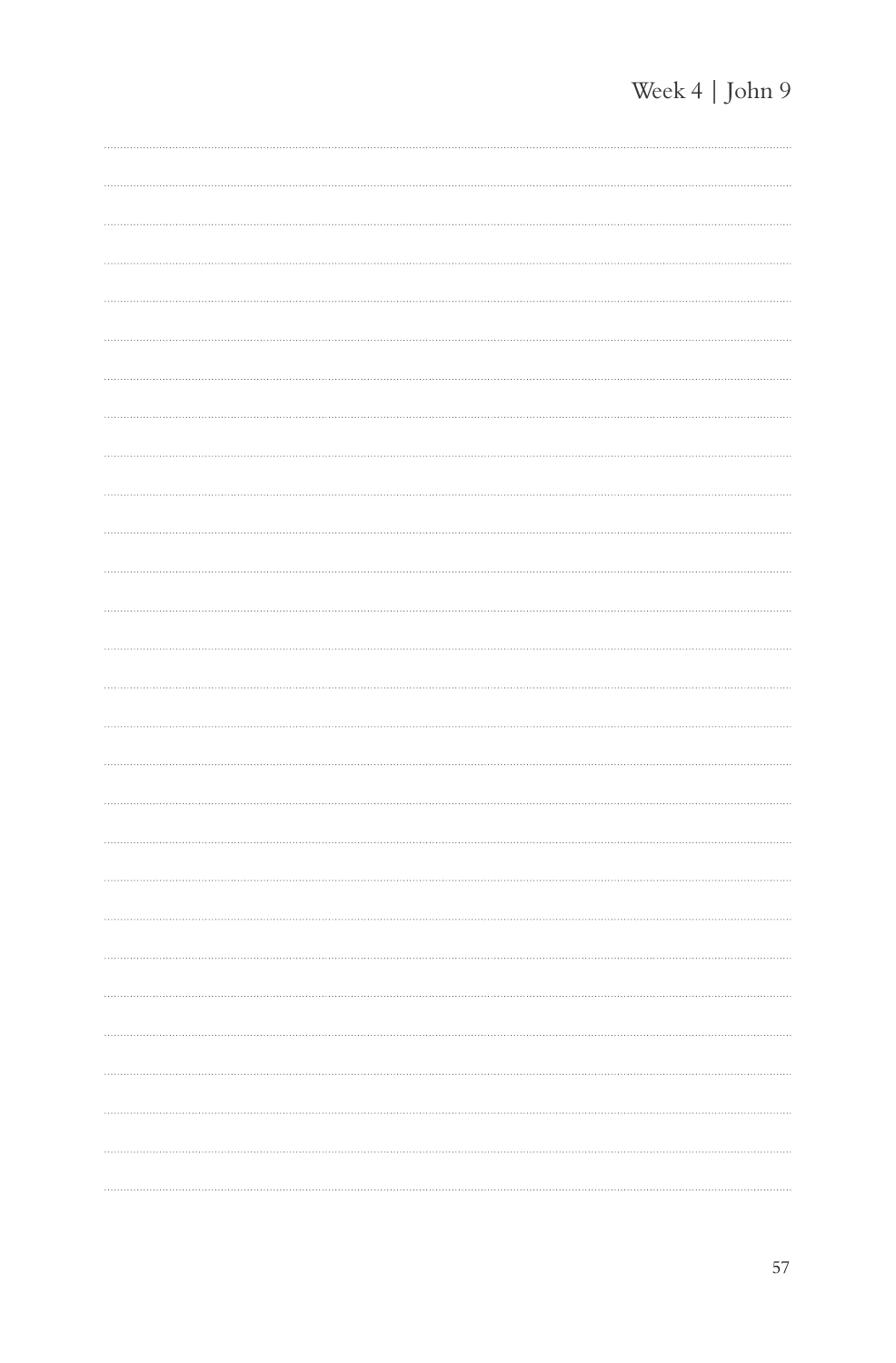<sup>18</sup> They still did not believe that he had been blind and had received his sight until they sent for the man's parents. <sup>19</sup> "Is this your son?" they asked. "Is this the one you say was born blind? How is it that now he can see?"

<sup>20</sup> "We know he is our son," the parents answered, "and we know he was born blind. 21 But how he can see now, or who opened his eyes, we don't know. Ask him. He is of age; he will speak for himself." 22 His parents said this because they were afraid of the Jewish leaders, who already had decided that anyone who acknowledged that Jesus was the Messiah would be put out of the synagogue. 23 That was why his parents said, "He is of age; ask him."

<sup>24</sup> A second time they summoned the man who had been blind. "Give glory to God by telling the truth," they said. "We know this man is a sinner."

<sup>25</sup> He replied, "Whether he is a sinner or not, I don't know. One thing I do know. I was blind but now I see!"

<sup>26</sup> Then they asked him, "What did he do to you? How did he open your eyes?"

<sup>27</sup> He answered, "I have told you already and you did not listen. Why do you want to hear it again? Do you want to become his disciples too?" 28 Then they hurled insults at him and said, "You are this fellow's disciple! We are disciples of Moses! 29 We know that God spoke to Moses, but as for this fellow, we don't even know where he comes from." <sup>30</sup> The man answered, "Now that is remarkable! You don't know where he comes from, yet he opened my eyes. 31 We know that God does not listen to sinners. He listens to the godly person who does his will.  $32$  Nobody has ever heard of opening the eyes of a man born blind.  $33$  If this man were not from God, he could do nothing."

<sup>34</sup> To this they replied, "You were steeped in sin at birth; how dare you lecture us!" And they threw him out.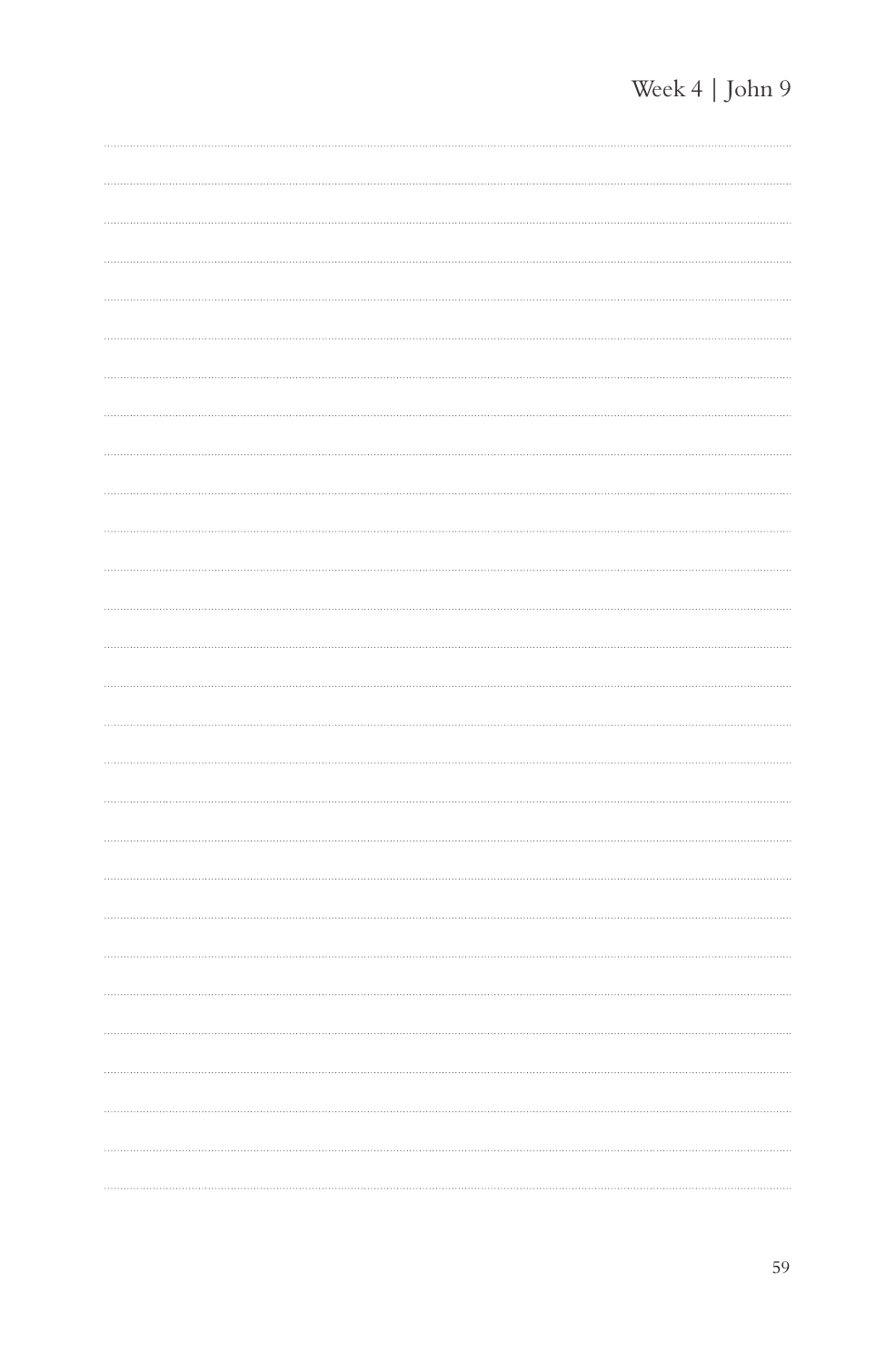Look back at your response prior to reading the passage. How was your response similar or dissimilar to the Pharisee's (be specific)? When do you experience disbelief in your faith?

#### SECTION 3 | JOHN 9:35-41

<sup>35</sup> Jesus heard that they had thrown him out, and when he found him, he said, "Do you believe in the Son of Man?"

<sup>36</sup> "Who is he, sir?" the man asked. "Tell me so that I may believe in him." <sup>37</sup> Jesus said, "You have now seen him; in fact, he is the one speaking with you."

<sup>38</sup> Then the man said, "Lord, I believe," and he worshiped him.

<sup>39</sup> Jesus said, "For judgment I have come into this world, so that the blind will see and those who see will become blind."

40 Some Pharisees who were with him heard him say this and asked,

"What? Are we blind too?"

41 Jesus said, "If you were blind, you would not be guilty of sin; but now that you claim you can see, your guilt remains.

Phow and why do you think the Pharisee's are spiritually blind?

- Why is the healed man able to understand who Jesus is while a group of 'faithful' men are unable to?
- How or when do you find yourself in spiritual blindness?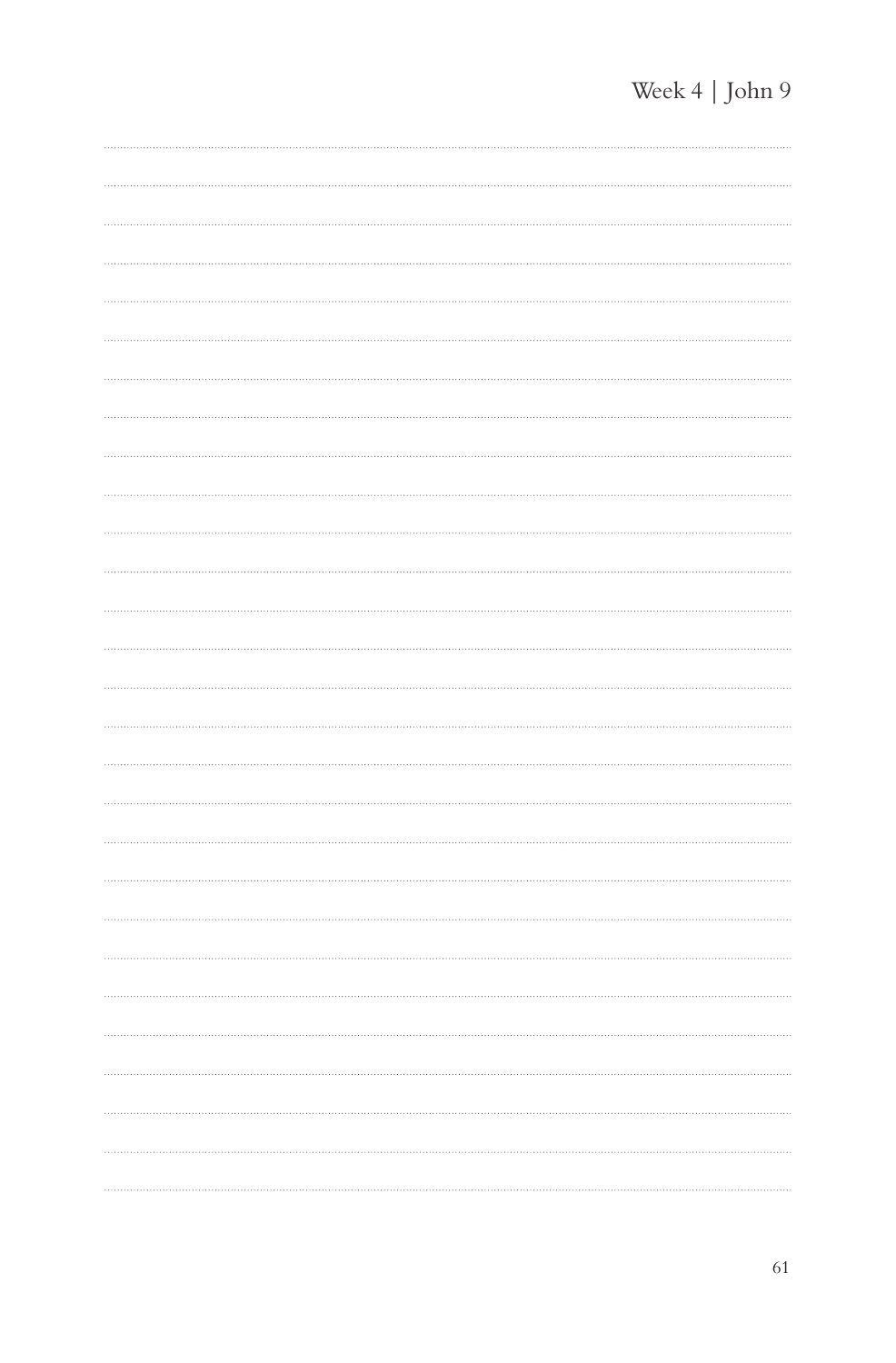# GROUP TIME

#### WEEK 4 - BUT NOW I SEE

So far, we have reflected upon our own perspectives on God, disbelief, and spiritual blindness. Now it's time to consider the implications that Jesus' healing has on the people we encounter. We can often get caught up in theological discussions or in our individual relationship with God (which both have their place!) but our purpose as God's people is to go and make disciples as we strive to take on the image of Christ. What a blessing it is to be free from focusing on ourselves all the time and to have an intentional outward focus on others!

While the people of the town ignored this man as he begged for help and the Pharisees turned him away, Jesus saw this man's need and approached him in compassion. Read the passage below, from *The Message*. As you read, consider the implications this passage has on how we can live in the image of Christ by how we live compassionately toward those around us.

#### JOHN 9 (MSG)

<sup>1-2</sup> Walking down the street, Jesus saw a man blind from birth. His disciples asked, "Rabbi, who sinned: this man or his parents, causing him to be born blind?"

3-5 Jesus said, "You're asking the wrong question. You're looking for someone to blame. There is no such cause-effect here. Look instead for what God can do. We need to be energetically at work for the One who sent me here, working while the sun shines. When night falls, the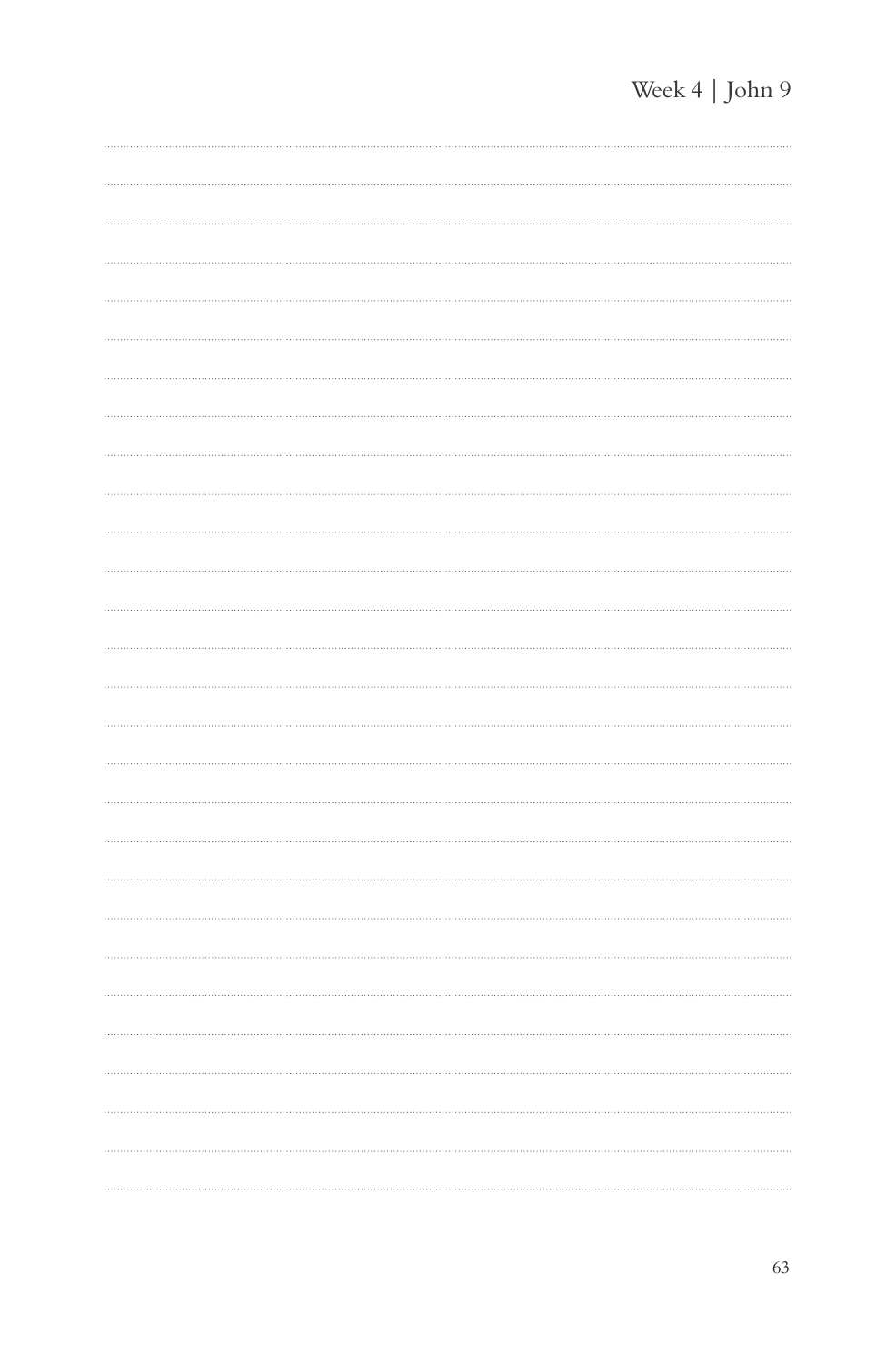workday is over. For as long as I am in the world, there is plenty of light. I am the world's Light."

6-7 He said this and then spit in the dust, made a clay paste with the saliva, rubbed the paste on the blind man's eyes, and said, "Go, wash at the Pool of Siloam" (Siloam means "Sent"). The man went and washed—and saw.

8 Soon the town was buzzing. His relatives and those who year after year had seen him as a blind man begging were saying, "Why, isn't this the man we knew, who sat here and begged?"

9 Others said, "It's him all right!"

But others objected, "It's not the same man at all. It just looks like him." He said, "It's me, the very one."

<sup>10</sup> They said, "How did your eyes get opened?"

<sup>11</sup> "A man named Jesus made a paste and rubbed it on my eyes and told me, 'Go to Siloam and wash.' I did what he said. When I washed, I saw."  $12 \text{ "So where is he?"}$ 

"I don't know."

<sup>13-15</sup> They marched the man to the Pharisees. This day when Jesus made the paste and healed his blindness was the Sabbath. The Pharisees grilled him again on how he had come to see. He said, "He put a clay paste on my eyes, and I washed, and now I see."

<sup>16</sup> Some of the Pharisees said, "Obviously, this man can't be from God. He doesn't keep the Sabbath."

Others countered, "How can a bad man do miraculous, God-revealing things like this?" There was a split in their ranks.

<sup>17</sup> They came back at the blind man, "You're the expert. He opened your eyes. What do you say about him?"

He said, "He is a prophet."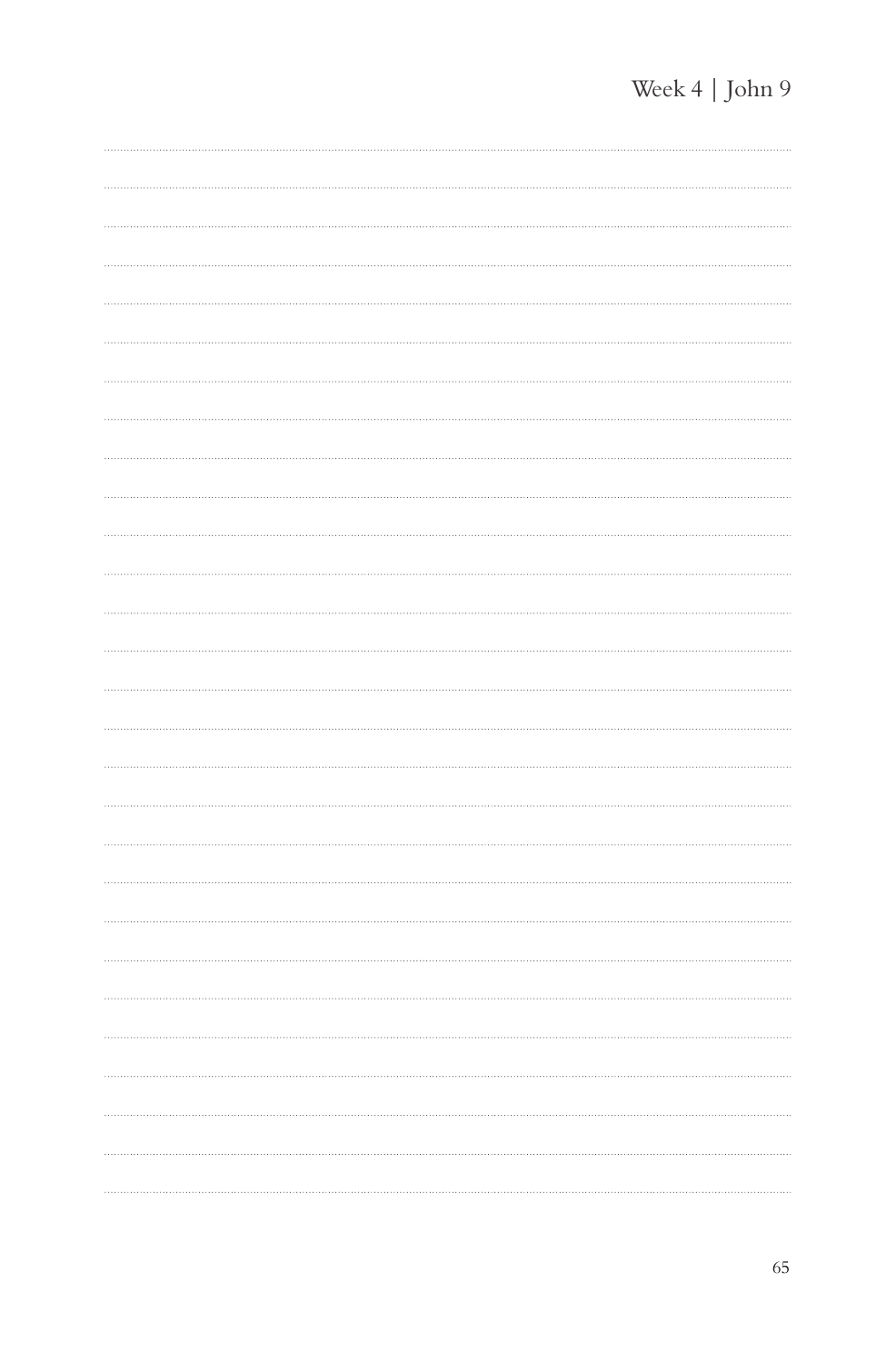<sup>18-19</sup> The Jews didn't believe it, didn't believe the man was blind to begin with. So they called the parents of the man now bright-eyed with sight. They asked them, "Is this your son, the one you say was born blind? So how is it that he now sees?"

<sup>20-23</sup> His parents said, "We know he is our son, and we know he was born blind. But we don't know how he came to see—haven't a clue about who opened his eyes. Why don't you ask him? He's a grown man and can speak for himself." (His parents were talking like this because they were intimidated by the Jewish leaders, who had already decided that anyone who took a stand that this was the Messiah would be kicked out of the meeting place. That's why his parents said, "Ask him. He's a grown man.")

<sup>24</sup> They called the man back a second time—the man who had been blind—and told him, "Give credit to God. We know this man is an impostor."

 $25$  He replied, "I know nothing about that one way or the other. But I know one thing for sure: I was blind . . . I now see."

<sup>26</sup> They said, "What did he do to you? How did he open your eyes?" <sup>27</sup> "I've told you over and over and you haven't listened. Why do you want to hear it again? Are you so eager to become his disciples?" <sup>28-29</sup> With that they jumped all over him. "You might be a disciple of that man, but we're disciples of Moses. We know for sure that God spoke to Moses, but we have no idea where this man even comes from." 30-33 The man replied, "This is amazing! You claim to know nothing about him, but the fact is, he opened my eyes! It's well known that God isn't at the beck and call of sinners, but listens carefully to anyone who lives in reverence and does his will. That someone opened the eyes of a man born blind has never been heard of—ever. If this man didn't come from God, he wouldn't be able to do anything."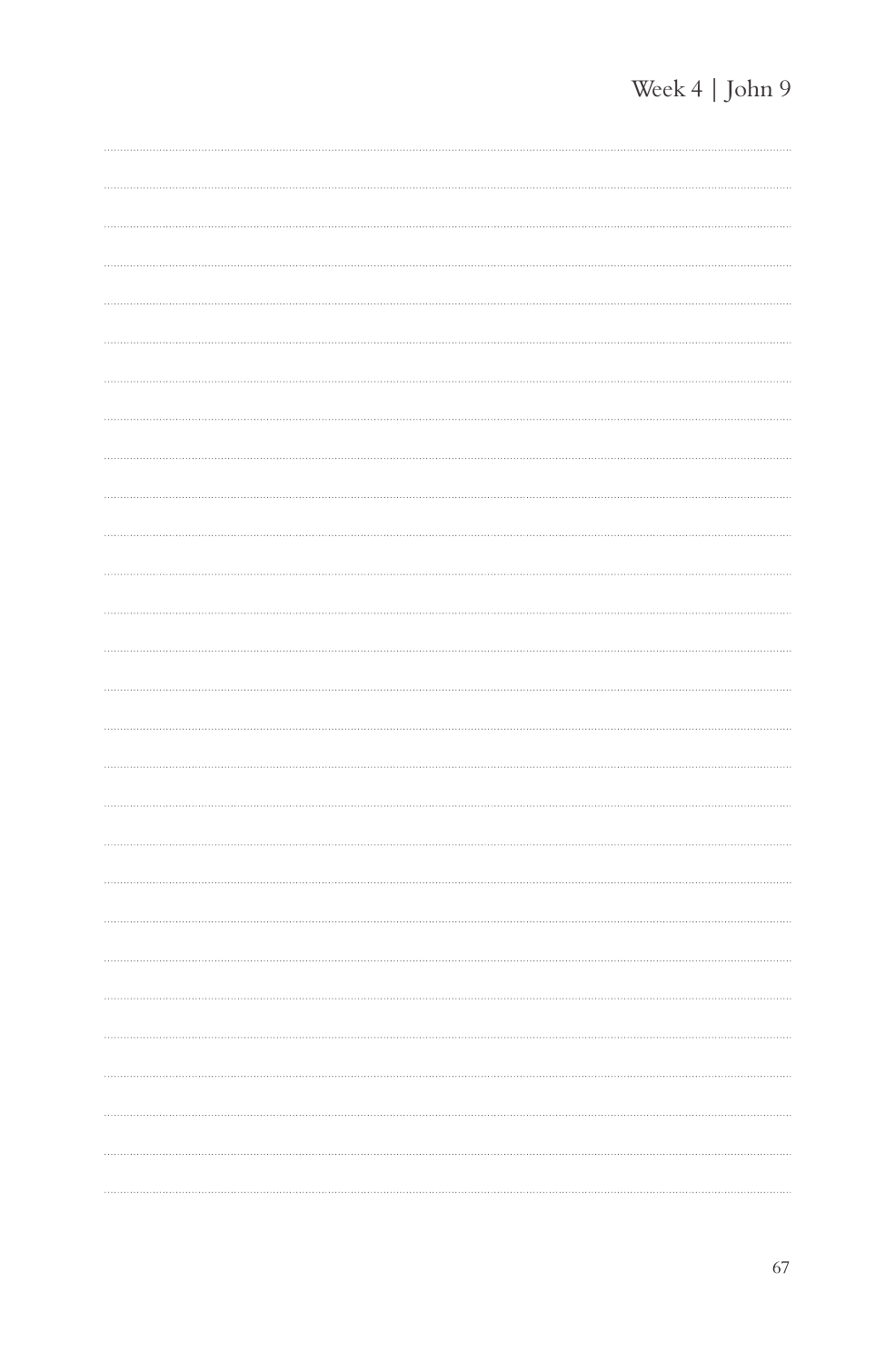<sup>34</sup> They said, "You're nothing but dirt! How dare you take that tone with us!" Then they threw him out in the street.

<sup>35</sup> Jesus heard that they had thrown him out, and went and found him. He asked him, "Do you believe in the Son of Man?"

<sup>36</sup> The man said, "Point him out to me, sir, so that I can believe in him." 37 Jesus said, "You're looking right at him. Don't you recognize my voice?"

<sup>38</sup> "Master, I believe," the man said, and worshiped him.

<sup>39</sup> Jesus then said, "I came into the world to bring everything into the clear light of day, making all the distinctions clear, so that those who have never seen will see, and those who have made a great pretense of seeing will be exposed as blind."

40 Some Pharisees overheard him and said, "Does that mean you're calling us blind?"

<sup>41</sup> Jesus said, "If you were really blind, you would be blameless, but since you claim to see everything so well, you're accountable for every fault and failure."

How does our judgment of people lead us to withhold compassion for them? Should it ever?

Who is the person *on campus* who you don't have compassion on because you judge them?

How are the Pharisees blind to their own spiritual blindness? How do we keep from doing the same?